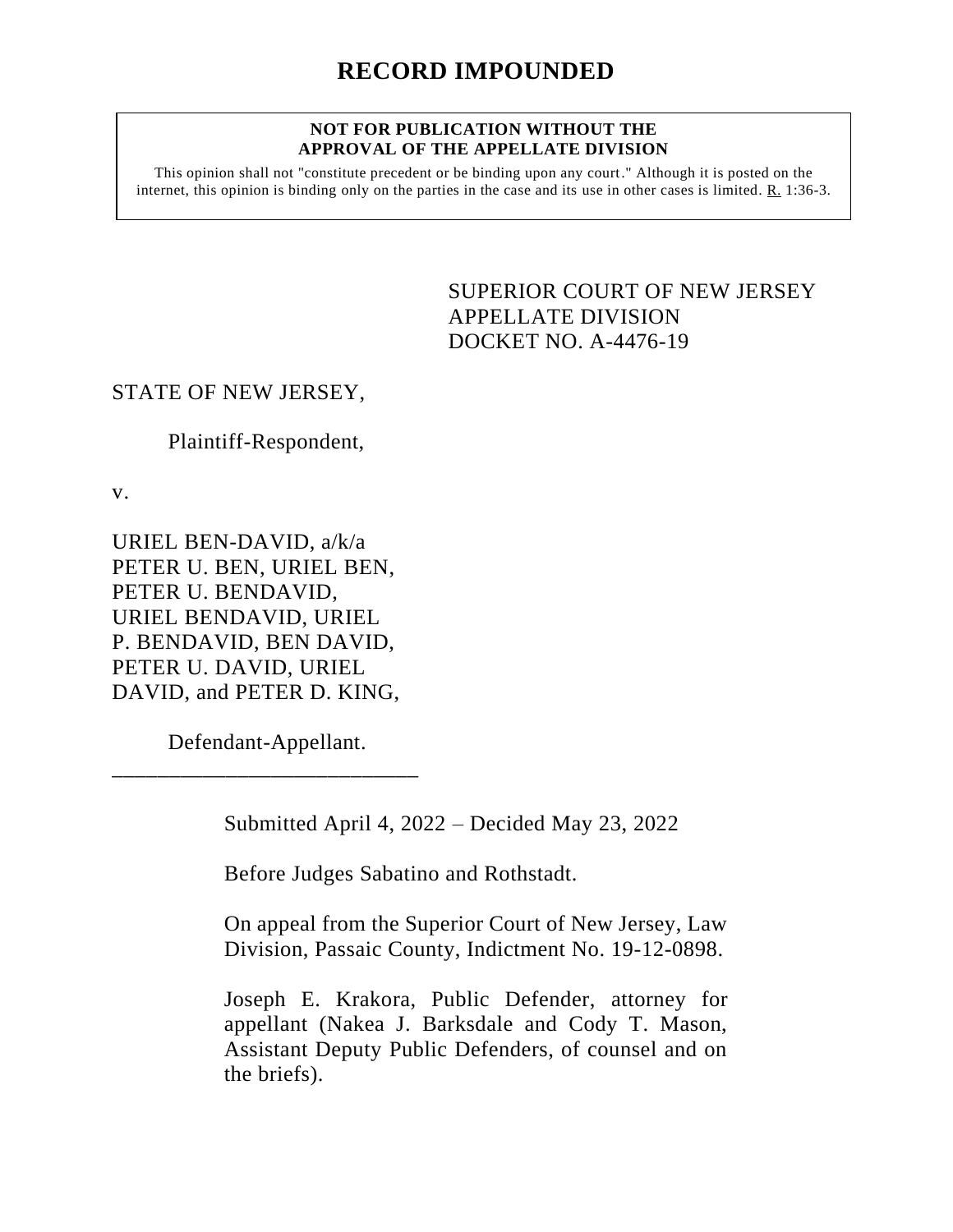Camelia M. Valdes, Passaic County Prosecutor, attorney for respondent (Mark Niedziela, Assistant Prosecutor, of counsel and on the brief).

## PER CURIAM

Defendant Uriel Ben-David appeals from his July 21, 2020 judgment of conviction that was entered after he pled guilty, pursuant to a plea agreement, to one count of third-degree endangering the welfare of a child, N.J.S.A. 2C:24-  $4(b)(5)(b)(iii)$ . On appeal, defendant only challenges his sentence to five years in prison. Specifically, defendant argues the following point:

## POINT I

DEFENDANT'S SENTENCE OF FIVE YEARS, THE MAXIMUM FOR A THIRD-DEGREE OFFENSE, IS EXCESSIVE AND MUST BE REDUCED BECAUSE THE TRIAL [COURT] ERRED IN ITS FINDING AND WEIGHING OF AGGRAVATING AND MITIGATING FACTORS. U.S. COSNT. [SIC] AMENDS. VI AND XIV; N.J. CONST. ART. I, PARS. 9 AND 10.

After defendant filed his appeal, the matter was listed before an excessive sentencing panel of this court. On September 22, 2021, after considering the parties' oral arguments, the panel entered an order transferring this matter for plenary consideration by a merits panel.

We have now carefully considered defendant's contention on appeal in light of the record and the applicable principles of law. For the reasons stated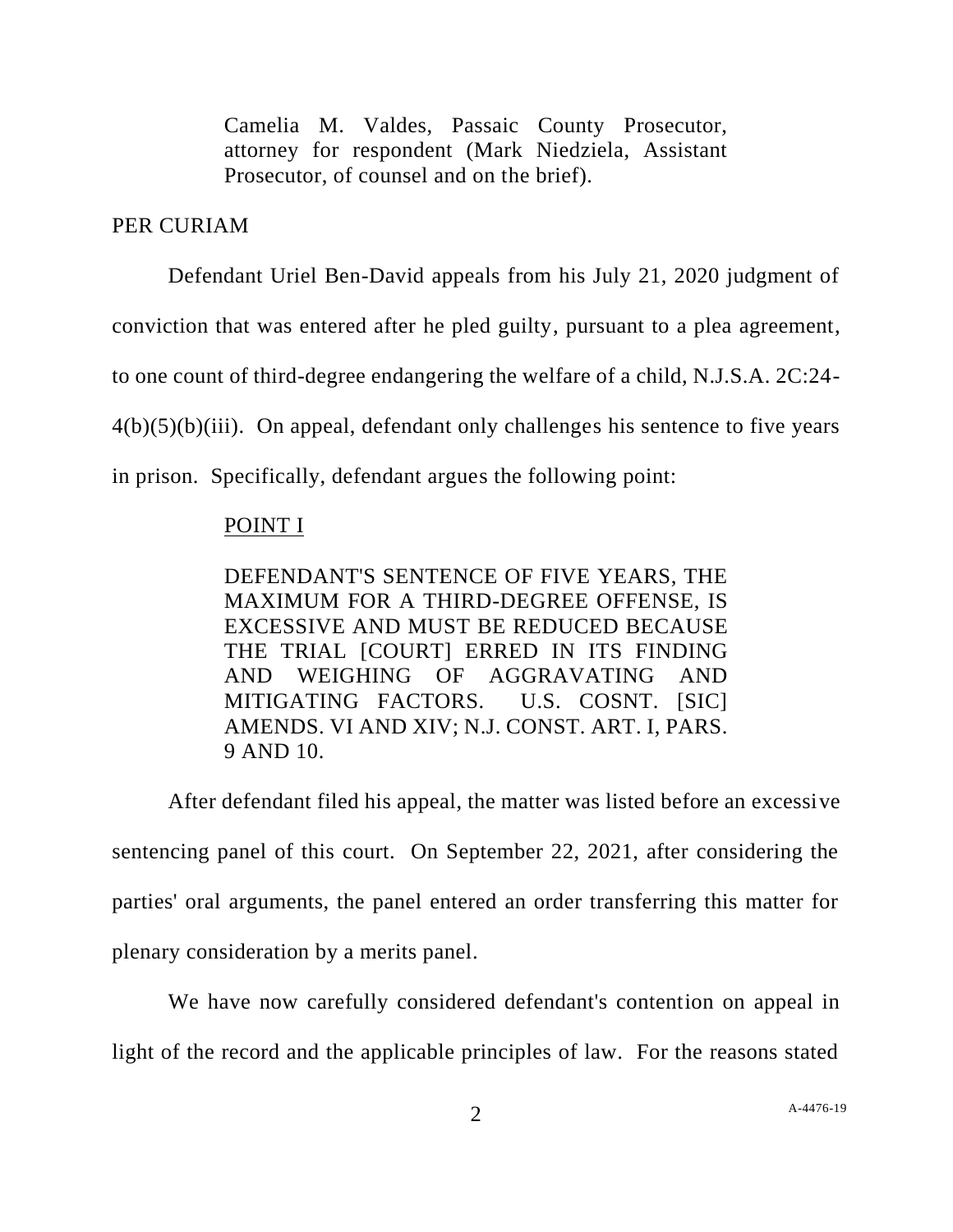in this opinion, we remand this matter to the trial court for a more robust statement of reasons as to why defendant received a sentence at the highest end of the range within the third-degree considering the trial court's judgment of conviction stated the aggravating and mitigating factors were in equipoise.

The facts leading to defendant's arrest and conviction are summarized as follows. In July 2019, while already subject to community supervision for life  $(CSL)^1$  under a prior conviction, defendant knowingly possessed approximately 600 images of child pornography on his computer. At the time defendant's parole officer discovered the files on defendant's electronic devices, defendant was seventy-one years old, suffered from various health conditions, and already

<sup>&</sup>lt;sup>1</sup> N.J.S.A. 2C:43-6.4. "A 2003 amendment replaced all references to '[CSL]' with 'parole supervision for life [(PSL)]." In re J.S., 444 N.J. Super. 303, 306 n.2 (App. Div. 2016) (quoting State v. Perez, 220 N.J. 423, 429 (2015)). "CSL is a component of the Violent Predator Incapacitation Act, which is also a component of a series of laws, enacted in 1994, commonly referred to as 'Megan's Law.'" Perez, 220 N.J. at 436-37. "CSL is designed to protect the public from recidivism by sexual offenders. To that end, defendants subject to CSL are supervised by the Parole Board and face a variety of conditions beyond those imposed on non-sex-offender parolees." Id. at 437. PSL's "restrictions . . . monitor every aspect of the daily life of an individual convicted of a qualifying sexual offense and expose that individual to parole revocation and incarceration on the violation of one, some, or all conditions." In the Matter of H.D., 241 N.J. 412, 421 (2020) (omission in original) (quoting Perez, 220 N.J. at 441). The term of CSL "follows immediately after the parolee's release from incarceration, if applicable." J.B. v. N.J. State Parole Bd., 433 N.J. Super. 327, 336-37 (App. Div. 2013).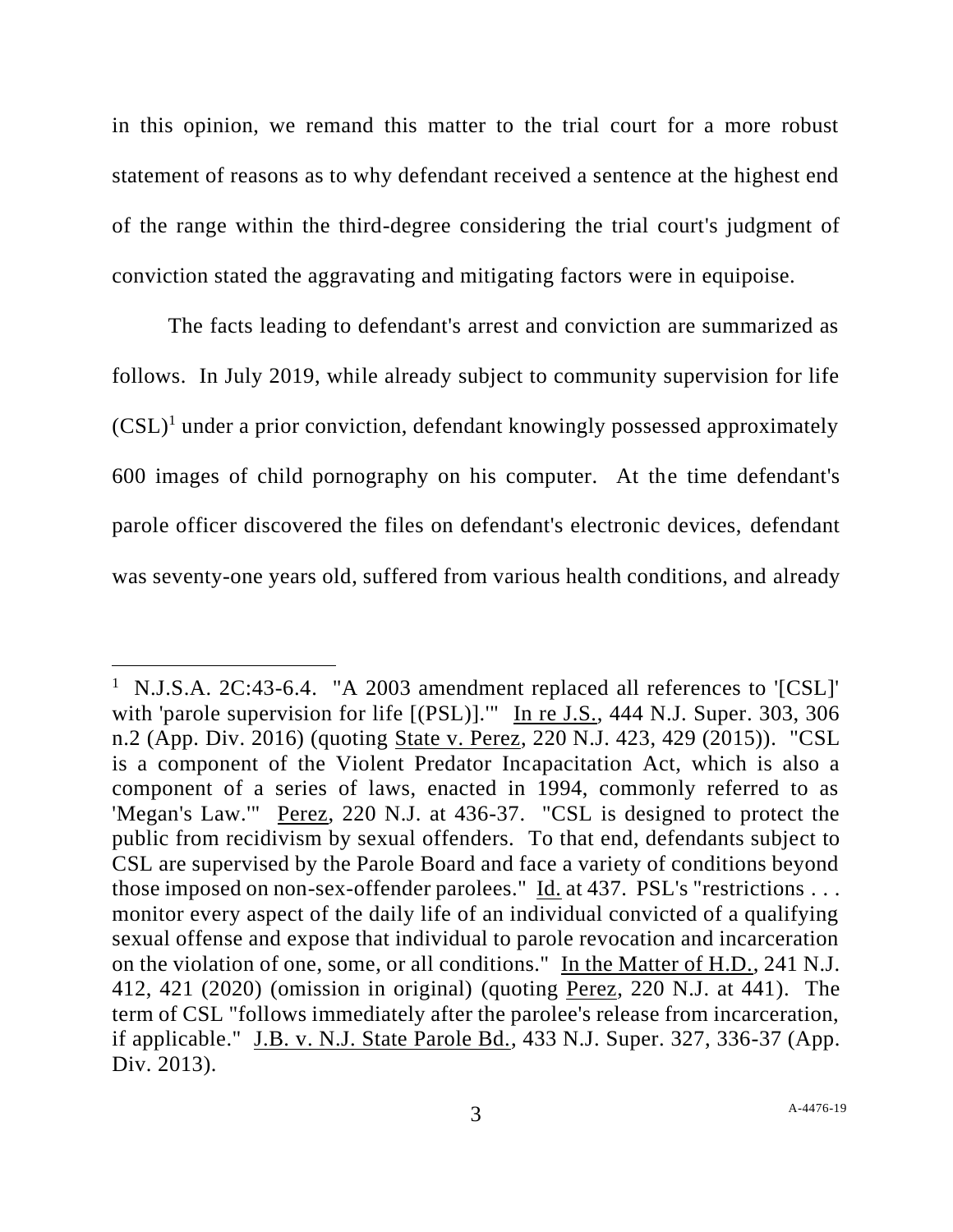had multiple convictions. In 1997, he was convicted of second-degree endangering the welfare of a child, N.J.S.A.  $2C:24-4(b)(5)(a)$ , and seconddegree attempted aggravated sexual assault upon a child of less than thirteen years, N.J.S.A. 2C:14-2(a)(1). He received a ten-year sentence in 1998 and placed on CSL. He was released from prison on August 20, 2003. Approximately one year later, defendant was convicted of third-degree violating the conditions of CSL, N.J.S.A. 2C:43-6.4(d), and received a two-year term of probation on January 7, 2005. He was discharged from probation on January 22, 2007, and approximately two years later, defendant was again convicted of third-degree violation of CSL, and received a one-year term of imprisonment on November 13, 2009. Thereafter, he was paroled on January 28, 2010, but violated parole approximately one year later. He completed his sentence on September 11, 2013. Prior to being released, while on parole, defendant was convicted of fourth-degree violation of CSL on September 22, 2011, and he received a period of 270 days in jail.

In December 2019, a grand jury indicted defendant, charging him with another fourth-degree violation of CSL and with second-degree endangering the welfare of a child. Thereafter, defendant entered into a plea agreement with the prosecutor under which defendant agreed to plead guilty to an amended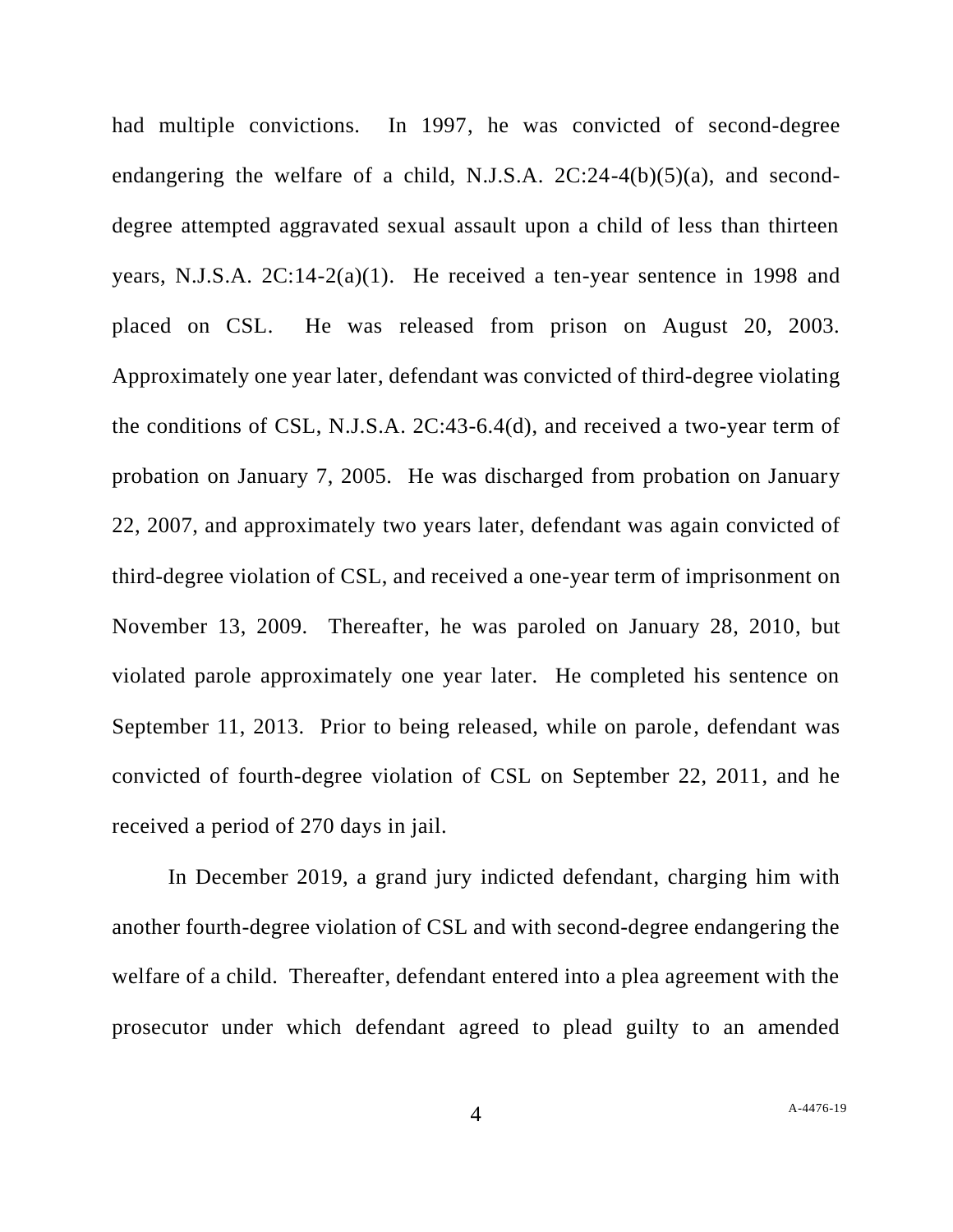indictment, charging him with third-degree endangering the welfare of a child, in exchange for the prosecutor's recommendation that he receive a sentence of five years and continue on his previously ordered CSL.

At his ensuing plea hearing on February 18, 2020, defendant pled guilty to the one charge after providing a factual basis for his plea. The trial court imposed its sentence on June 12, 2020. Prior to his sentencing, defendant was subject to an evaluation at the Adult Diagnostic Treatment Center (ADTC) at Avenel.<sup>2</sup> The evaluation determined that defendant's behavior was the result of

[A]s defined by statute, ADTC treatment . . . is directed only at specific offenders. Moreover, the treatment provided at the ADTC is particularized and is designed to meet the needs of the specific population of sex offenders that it intentionally targets. Utilizing a fivelevel program of treatment, it is geared only toward a particularized sex offender, one whose criminal sexual behavior was repetitive and compulsive, who is amenable to treatment, and who is willing to participate in treatment. Any offender who meets the repetitive and compulsive aspect of the statutory test, but who declines to accept treatment at the ADTC or is found to not be amenable to treatment, may request transfer later in a custodial term, but an offender who does not meet the essential "repetitive and compulsive" criteria is not eligible, because the statute itself is designed to address only that population of offenders.

<sup>&</sup>lt;sup>2</sup> In <u>In re Civ. Commitment of W.X.C.</u>, 204 N.J. 179, 198-99 (2010), the New Jersey Supreme Court explained the ADTC's role in sentencing as follows: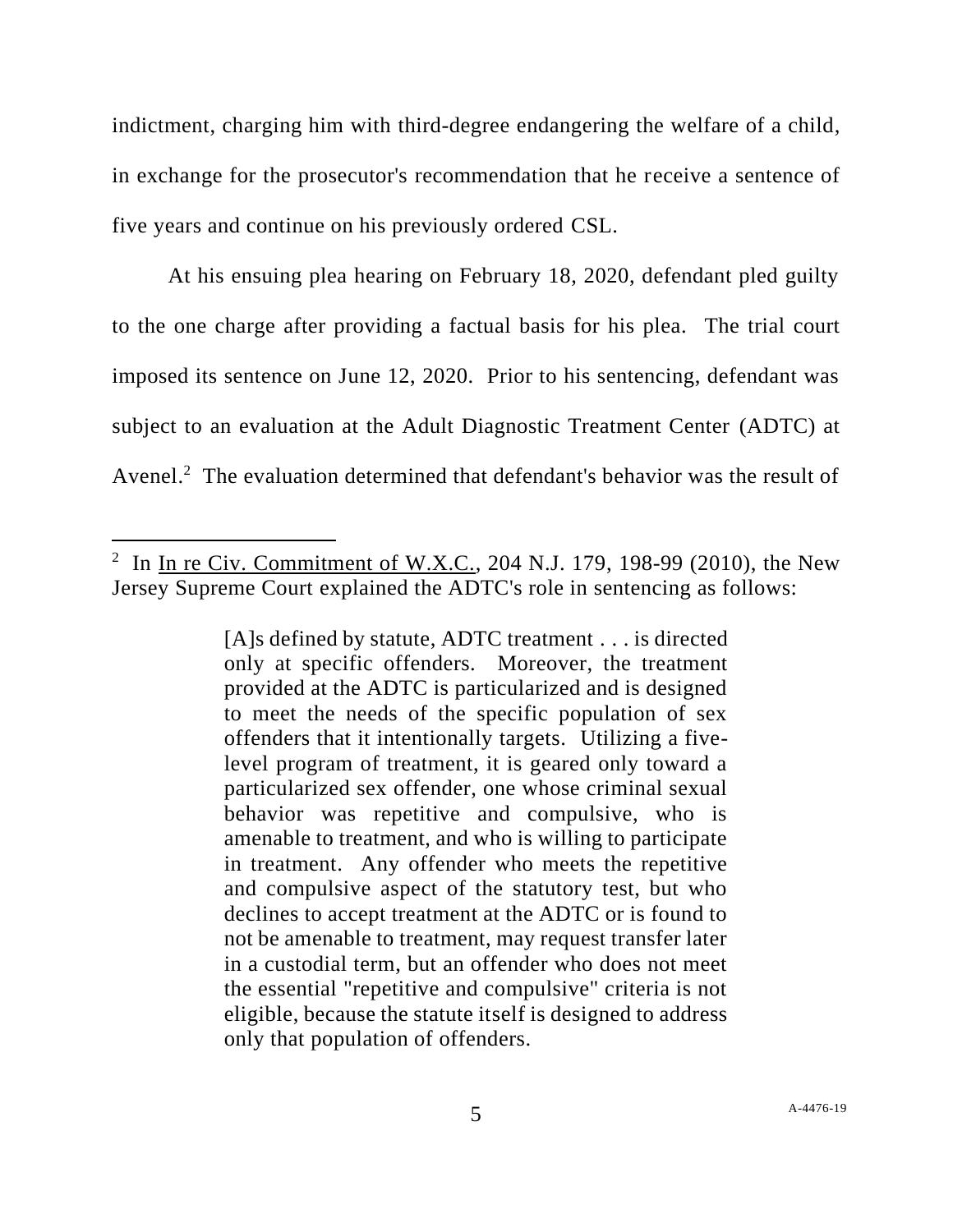his compulsive and repetitive conduct. In addition to considering the Avenel report, the trial court reviewed medical records describing defendant's physical health problems.

Early during his sentencing, despite the recommendation and the findings of the Avenel report, defense counsel made clear that defendant was not willing to be sentenced for treatment at Avenel. Counsel then confirmed defendant's age and explained that defendant had "some serious health issues," none of which were "life altering." Based on his medical records, however, counsel expressed defendant's desire "for some leniency due to his age and due to his health conditions."

The court then gave defendant an opportunity to speak on his own behalf. In response, defendant described his military career, education and his employment history. And, he reviewed in detail each of his health problems. He also admitted that the offenses he committed were "absolutely despicable" and assured the court that he would "never do this type of thing again." He concluded by apologizing for his behavior.

<sup>[(</sup>Citations omitted).]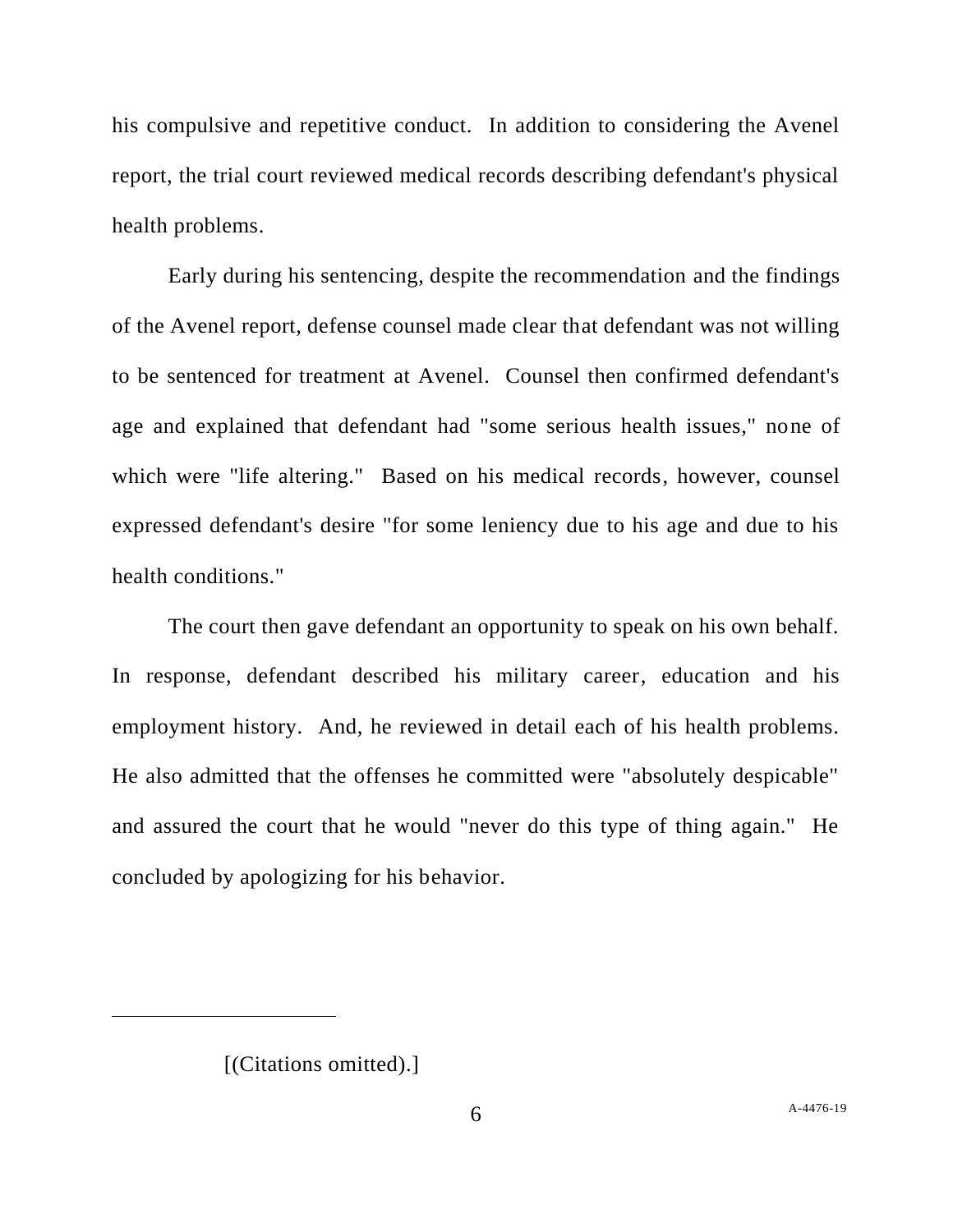The court began its consideration of defendant's sentence by turning to the Avenel report and confirming that defendant's "conduct was characterized by a pattern of repetition and compulsive behavior," but defendant did "not wish to be sentenced to Avenel." The court concluded, "it doesn't serve the interests of justice to force somebody into a treatment where the person is unwilling" even though "this would have tremendously helped, especially realizing that the defendant truly acknowledges how despicable the acts were and . . . how sorry he is for what he has done."

The court also found that defendant appeared to be "fully competent . . . very articulate, very educated." It then reviewed defendant's military history.

Turning to the statutory aggravating factors, the court initially noted that the plea agreement was the result of the "State extend[ing] a very, very generous offer to the defendant." The court then reviewed defendant's prior criminal history. It found applicable aggravating factor three, the risk that defendant will commit another offense, N.J.S.A.  $2C:44-1(a)(3)$ . According to the court, there was a "real risk" that defendant would commit another offense as he "was previously convicted of [a] similar offense involving children" and was already subject to CSL, which he later violated on an earlier occasion. The court rejected defendant's attempt to minimize his offense by saying he just got carried away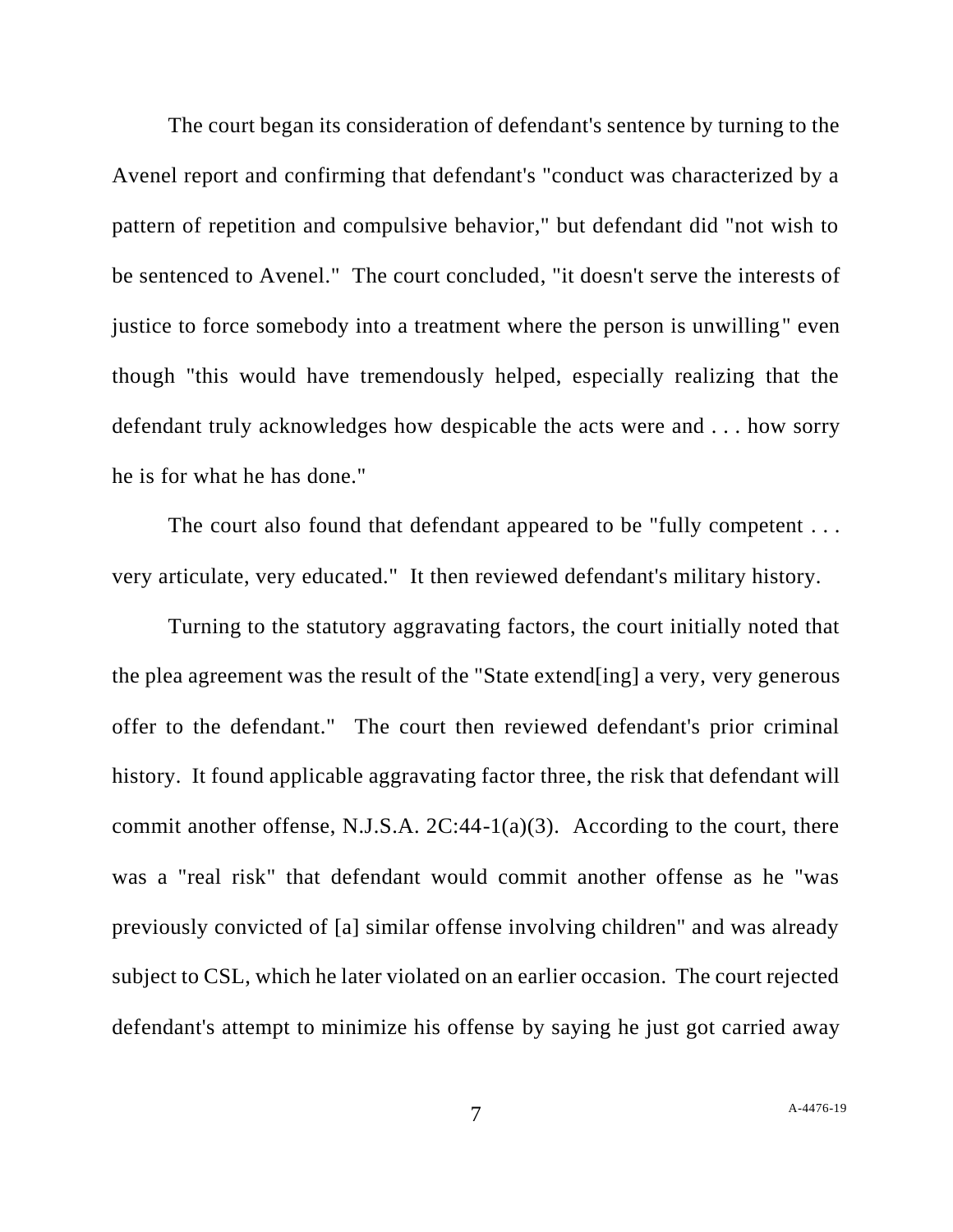and noted that despite defendant's age there continued to be a serious risk of reoffense. However, the court specifically "accept[ed] defendant's remorse." The court stated it gave aggravating factor three "medium weight."

The court then found, "based on [defendant's] record," that aggravating factor six, the extent of the defendant's prior criminal record and the seriousness of the offense of which he has been convicted, N.J.S.A. 2C:44-1(a)(6), applied. The court also found applicable aggravating factor nine, the need for deterring the defendant and others from violating the law, N.J.S.A.  $2C:44-1(a)(9)$ . As to "general deterrence," the court determined there was a need for individuals to be deterred and that "society has an interest in deterring defendant and individuals from committing or reoffending." Turning to "specific deterrence," the court found that there was a need for deterrence because, despite all of the positive attributes in defendant's background, including his education, military service and career, and despite his prior convictions, he still was reoffending. The court attributed "medium weight" to these two factors as well.

Turning to the mitigating factors, the court found applicable mitigating factor seven, the defendant has no history of prior delinquency or criminal activity or led a law-abiding life for a substantial period of time before the commission of the present offense, N.J.S.A. 2C:44-1(b)(7). According to the

8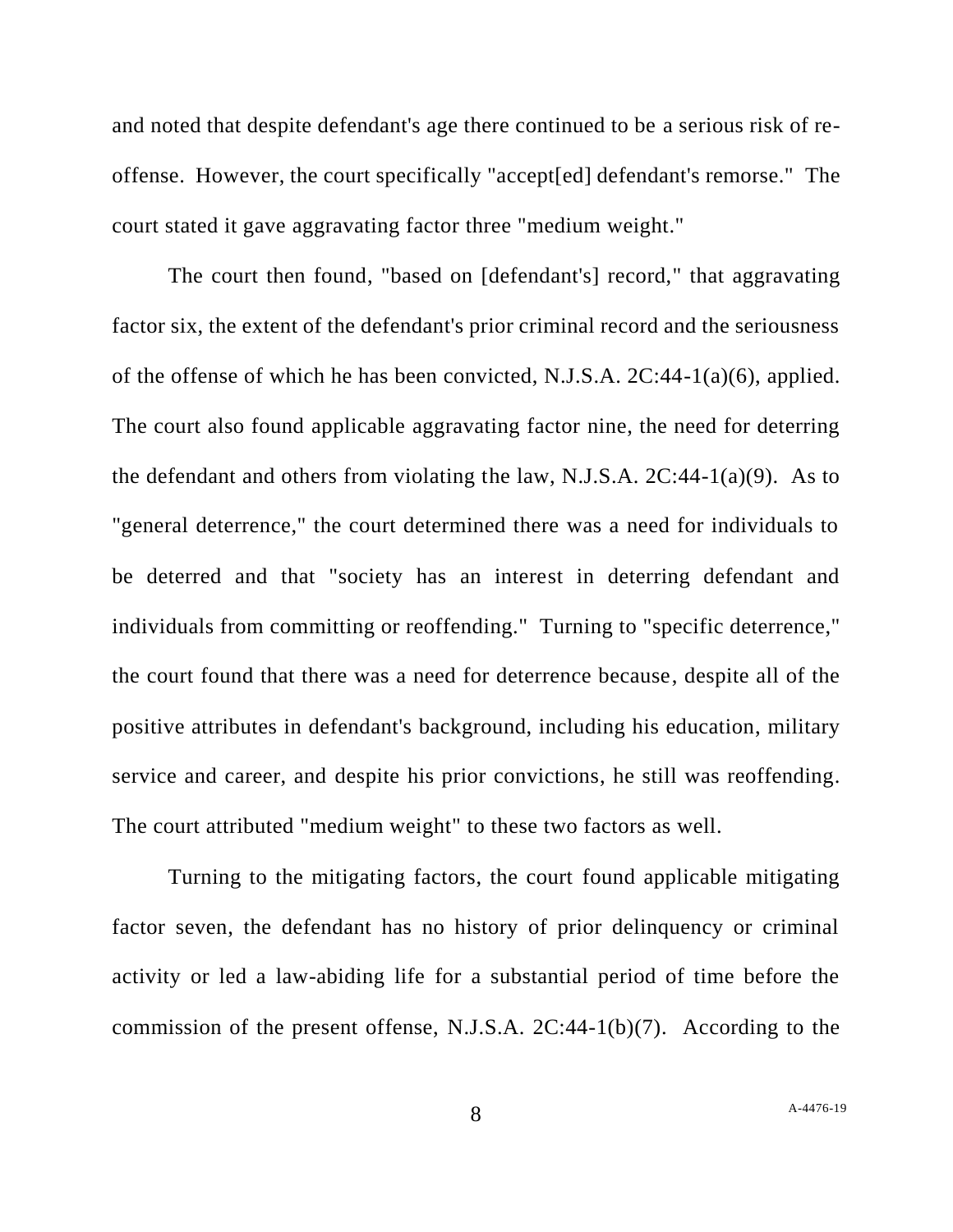court, it was applicable because defendant had "no juvenile offenses." The court attributed "low to medium weight" to this factor. The court found no other statutory mitigating factors, although it reiterated that it was also considering defendant's "genuine remorsefulness," age, and "significant health issues."

Based on its findings, the court concluded that a five-year sentence was appropriate based on a "qualitative" balancing of the aggravating and mitigating factors and because it was in "the interest of justice" to impose that sentence, "especially on [t]his plea, which was . . . very, very generous." This appeal followed.

On appeal, defendant contends his receipt of the maximum sentence for a third-degree offense was excessive because the trial court erred in failing to consider evidence in support of mitigating factor four, as there were "substantial grounds tending to excuse [defendant's] conduct," N.J.S.A. 2C:44-1(b)(4), and mitigating factor eleven, that "imprisonment would entail excessive hardship," N.J.S.A. 2C:44-1(b)(11). According to defendant, there was sufficient evidence in the record of defendant's health issues and his age-related issues that warranted the application of these two mitigating factors. Had the court properly considered them, it would not have concluded that the aggravating and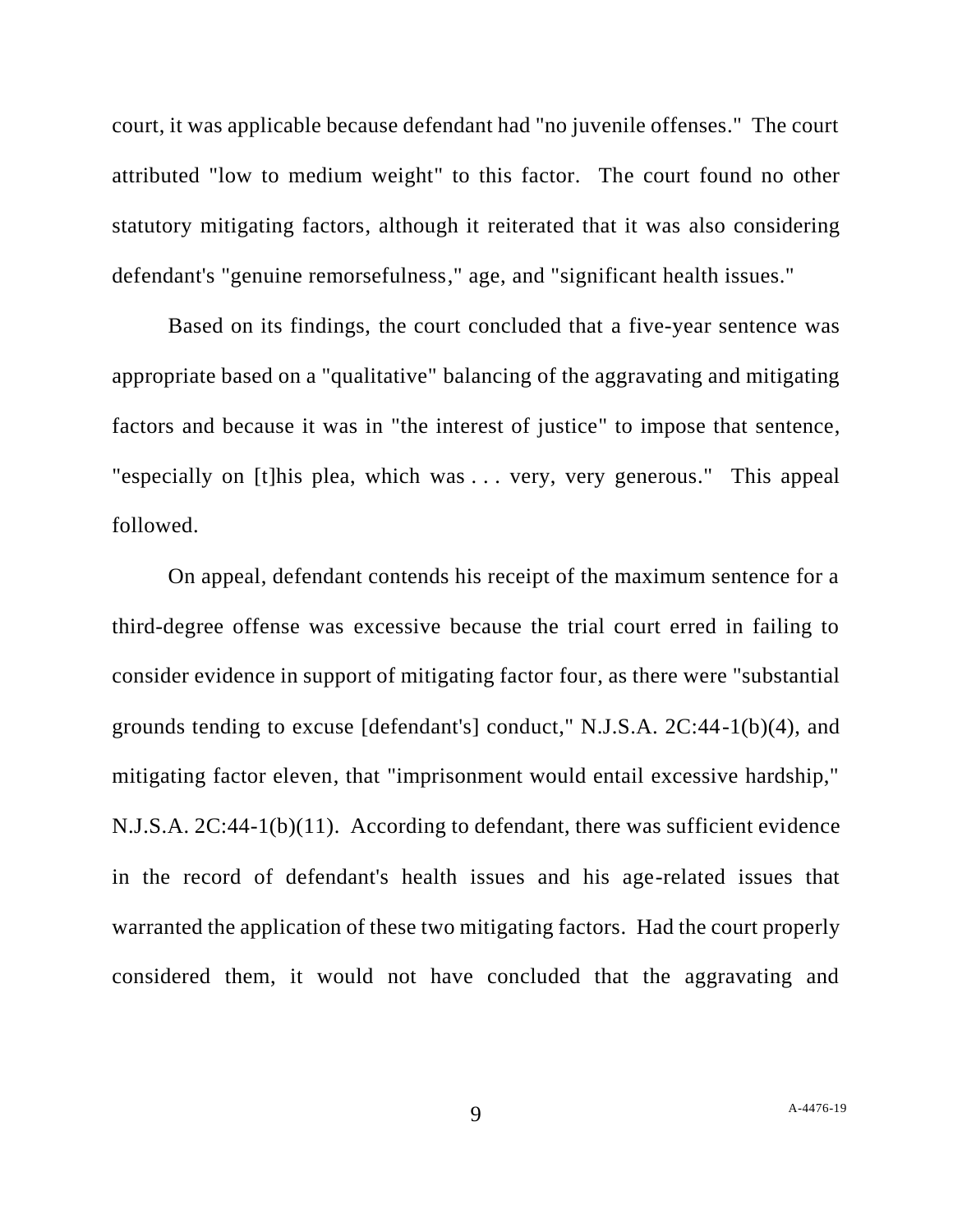mitigating factors "are equipoised" as noted on his judgment of conviction. This appeal followed.

We begin our review by acknowledging that it is limited. We review a sentence imposed by the trial court under an abuse of discretion standard. State v. Jones, 232 N.J. 308, 318 (2018). In doing so, we consider: "(1) the sentencing guidelines were violated; (2) the findings of aggravating and mitigating factors were . . . 'based upon competent evidence in the record'; [and] (3) 'the application of the guidelines to the facts' of the case 'shock[s] the judicial conscious.'" State v. Bolvito, 217 N.J. 221, 228 (2014) (second alteration in original) (quoting State v. Roth, 95 N.J. 334, 364-65 (1984)).

In weighing the aggravating and mitigating factors, a trial court must conduct a qualitative, not quantitative analysis. State v. Kruse, 105 N.J. 354, 363 (1987); State v. Boyer, 221 N.J. Super. 387, 404 (App. Div. 1987) (explaining that a sentencing court must go beyond enumerating factors). The court must also state the reason for the sentence, including its findings on the aggravating and mitigating factors. N.J.S.A.  $2C:43-2(e)$ ; R.  $3:21-4(h)$ . A sentence should not be disturbed on appeal unless the facts and law show "such a clear error of judgment that it shocks the judicial conscience." Roth, 95 N.J. at 364.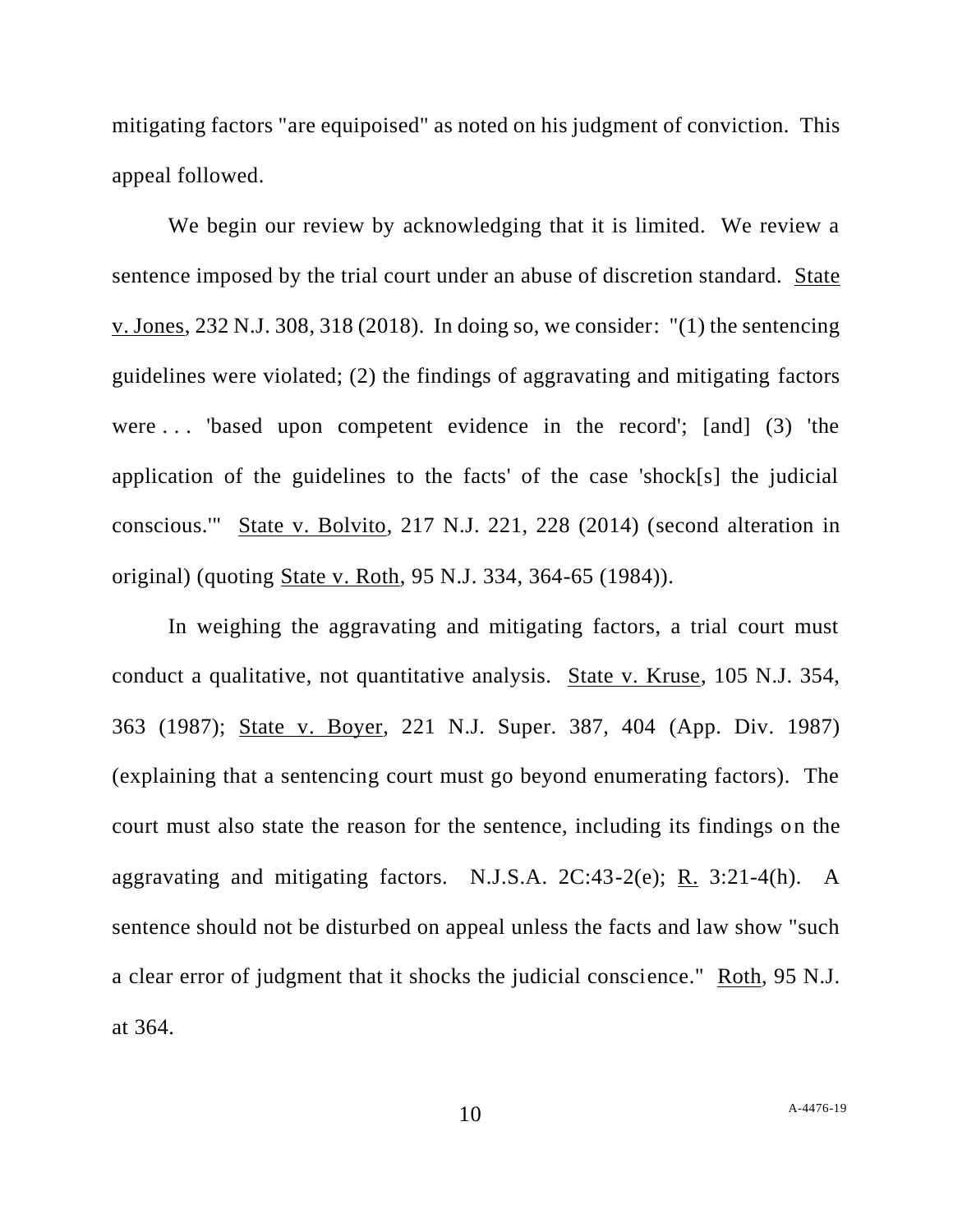Applying this deferential standard, we first note that defendant did not argue for either of the mitigating factors now being raised on appeal. Nevertheless, the trial court clearly took into consideration both defendant's age and his medical history. As to whether there were any grounds to excuse defendant's conduct, we discern no evidence in the record to support that finding.

However, what is not clear from the transcript of the proceedings before the trial court, was the court's weighing of the aggravating factors against the mitigating factors. Notably, there was no mention in the trial court's oral decision that the factors were in equipoise, as indicated on the judgment of conviction, or that the aggravating factors weighed more heavily, thereby justifying a five-year term.<sup>3</sup> See State v. Fuentes, 217 N.J. 57, 73 (2014) ("[I]f the aggravating and mitigating factors are in equipoise, the midpoint will be an appropriate sentence." (quoting State v. Natale, 184 N.J. 458, 488 (2005))).

Without that explanation, our ability to provide meaningful appellate review is hampered. "A clear and detailed statement of reasons is . . . a crucial

<sup>3</sup> Generally, "[i]n the event of a discrepancy between the court's oral pronouncement of sentence and the sentence described in the [JOC], the sentencing transcript controls, and a corrective judgment is to be entered." State v. Abril, 444 N.J. Super. 553, 564 (App. Div. 2016) (citing State v. Rivers, 252 N.J. Super. 142, 147 n.1 (App. Div. 1991)).